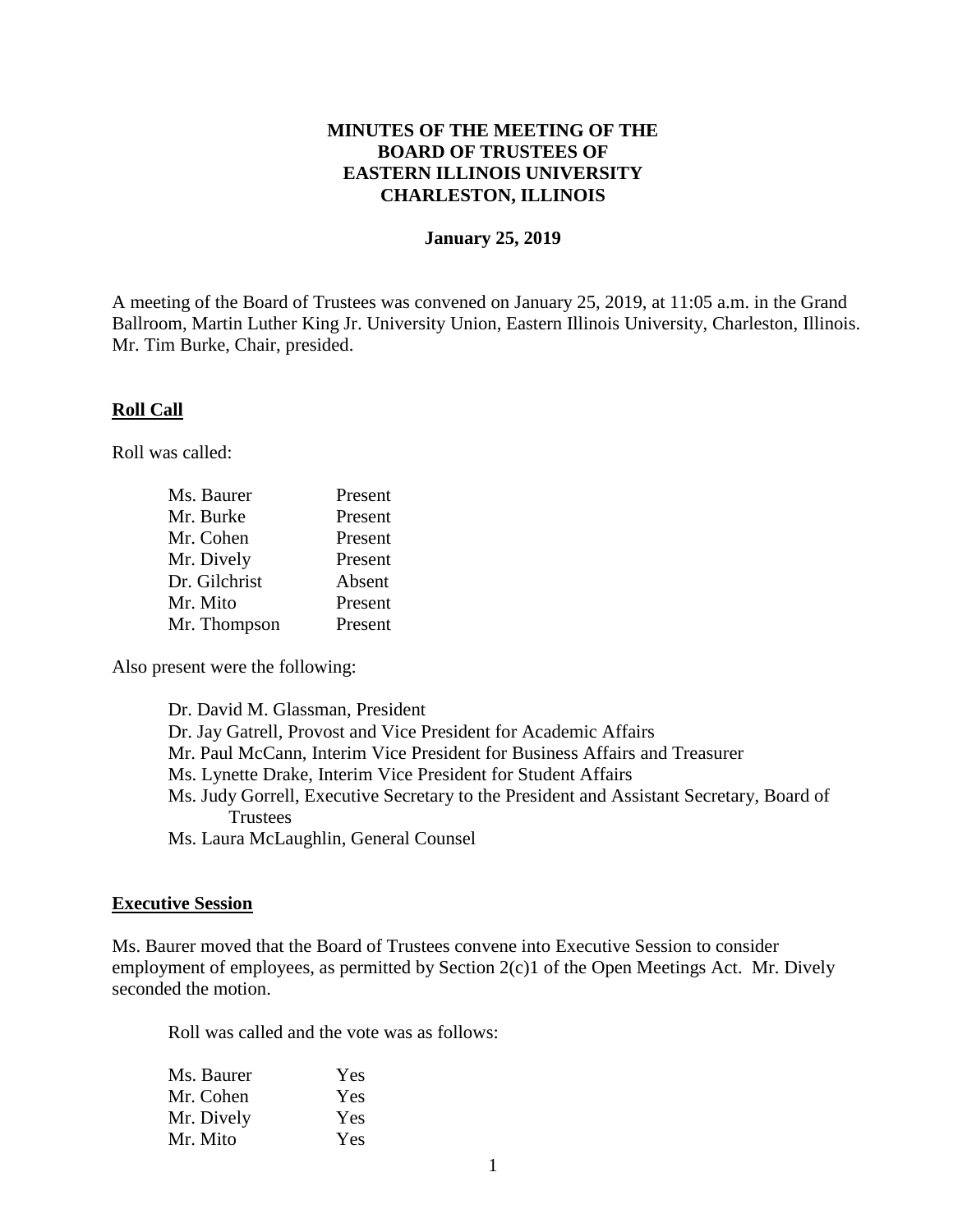| Mr. Thompson | Yes |
|--------------|-----|
| Mr. Burke    | Yes |

Motion carried.

Ms. Baurer moved to return to Open Session. Mr. Thompson seconded the motion.

Roll was called and the vote was as follows:

| Ms. Baurer   | Yes |
|--------------|-----|
| Mr. Cohen    | Yes |
| Mr. Dively   | Yes |
| Mr. Mito     | Yes |
| Mr. Thompson | Yes |
| Mr. Burke    | Yes |
|              |     |

Motion carried.

## **Information Items**

## **Report from Board Chair**

As Board Chair, Mr. Burke presented the Executive/Planning Committee report.

# **Committee Reports**

Executive/Planning Committee – Mr. Burke introduced Mr. Adam Cushing, EIU's new Head Football Coach. President Glassman provided an update on the new Governor's priorities in Illinois. Mr. Josh Awalt presented IT Strategic Plan, Mr. Josh Norman provided an Enrollment Management Update, and the Board was provided with the crime statistics for Eastern compared to the universities in Illinois.

Finance/Audit Committee – Ms. Baurer reported that Mr. McCann presented the FY19 mid-year budget report and that the administration is watching the budget closely. Brokers from Marsh gave a liability insurance report. The committee received an update on current facility projects across campus, as well as an update on the WEIU Tower Expansion.

Academic and Student Affairs Committee – Mr. Mito reported that the committee discussed the Housing Rates for FY20, Grant-in-Aid Fee for FY20, the three new major programs, and career outcomes.

Board Relations Committee – Dr. Gatrell provided an update on the VPUA position.

Board Regulations – No report.

# **Action Items**

1. Ms. Baurer moved to approve the minutes of the Board Meeting on November 16, 2018.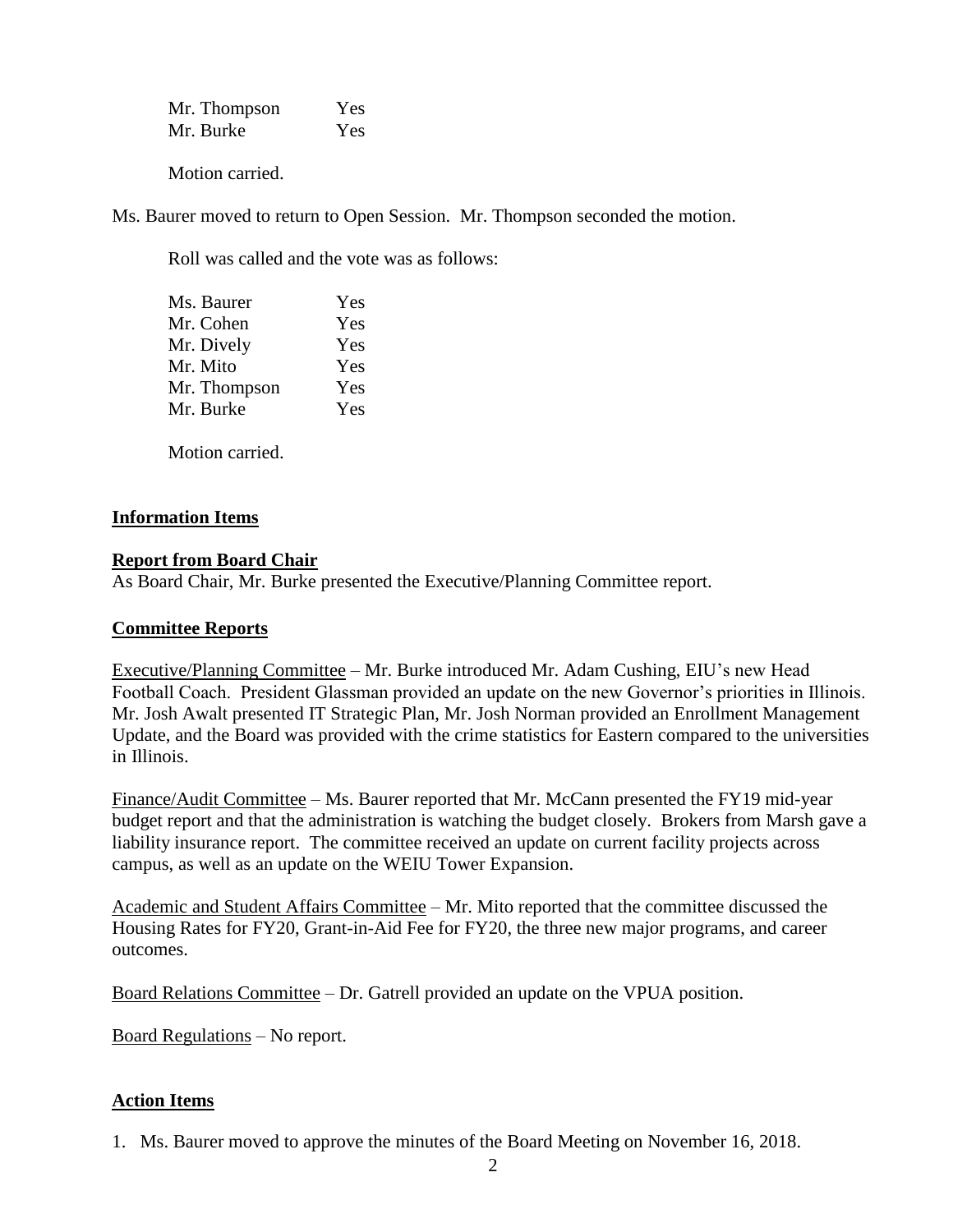Mr. Cohen seconded the motion.

Roll was called and the vote was as follows:

| Ms. Baurer   | Yes |
|--------------|-----|
| Mr. Cohen    | Yes |
| Mr. Dively   | Yes |
| Mr. Mito     | Yes |
| Mr. Thompson | Yes |
| Mr. Burke    | Yes |

Motion carried.

2. Mr. Dively moved to approve the room and board rates for FY20 that include a 1.5% increase. Mr. Thompson seconded the motion.

#### **RESIDENCE HALLS & GREEK COURT- 2019-2020 Academic Year Rates (Effective Fall Semester 2019) Per semester rate based on double occupancy**

|                                                                                                                                                      | <b>CURRENT</b> | <b>INCREASE</b> | <b>PROPOSED</b> |                         |
|------------------------------------------------------------------------------------------------------------------------------------------------------|----------------|-----------------|-----------------|-------------------------|
| 7 Meal Plan Option<br>7 Dining Center Meals per Week plus<br>\$200 Dining Dollars per Semester plus<br>2 Bonus Meals per Semester                    | \$4,381        | \$66            | \$4,447         | (Rm \$3,113/Bd \$1,334) |
| 10 Meal Plan Option<br>10 Dining Center Meals per Week plus<br>\$60 Dining Dollars per Semester plus<br>3 Bonus Meals per Semester                   | \$4,577        | \$69            | \$4,646         | (Rm \$3,113/Bd \$1,533) |
| 12 Meal Plan Option<br>12 Dining Center Meals per Week plus<br>\$100 Dining Dollars per Semester plus<br>4 Bonus Meals per Semester                  | \$4,750        | \$71            | \$4,821         | (Rm \$3,113/Bd \$1,708) |
| 15 Meal Plan Option<br>15 Dining Center Meals per Week plus<br>\$140 Dining Dollars per Semester plus<br>5 Bonus Meals per Semester                  | \$4,941        | \$74            | \$5,015         | (Rm \$3,113/Bd \$1,902) |
| <b>Unlimited Meal Plan</b><br>Option<br>55 Dining Center Meals per Week plus<br>\$150 Dining Dollars per Semester plus<br>6 Bonus Meals per Semester | \$5,215        | \$78            | \$5,293         | (Rm \$3,113/Bd \$2,180) |

The Meal Plan Option permits each student with a board plan to use a specified number of Dining Dollars for any of the following: 1) Purchases at the Food Court within the University Union; 2) Purchases at our residence hall convenience centers; 3) Purchases at Panther Pantry and Java B&B in the University Union; 4) Meals for a guest in any Dining Center when accompanied by the student; 5) Additional meals for the student in any Dining Center. Bonus Meals allows the plan holder to use those meals for a guest or for themselves if they run out of meals.

| <b>Adjusted Usage</b>                |                |                 |                 |
|--------------------------------------|----------------|-----------------|-----------------|
| <b>Charges</b>                       | <b>CURRENT</b> | <b>INCREASE</b> | <b>PROPOSED</b> |
| Double Room as Single (per Semester) | \$850          | \$0             | \$850           |
|                                      |                |                 |                 |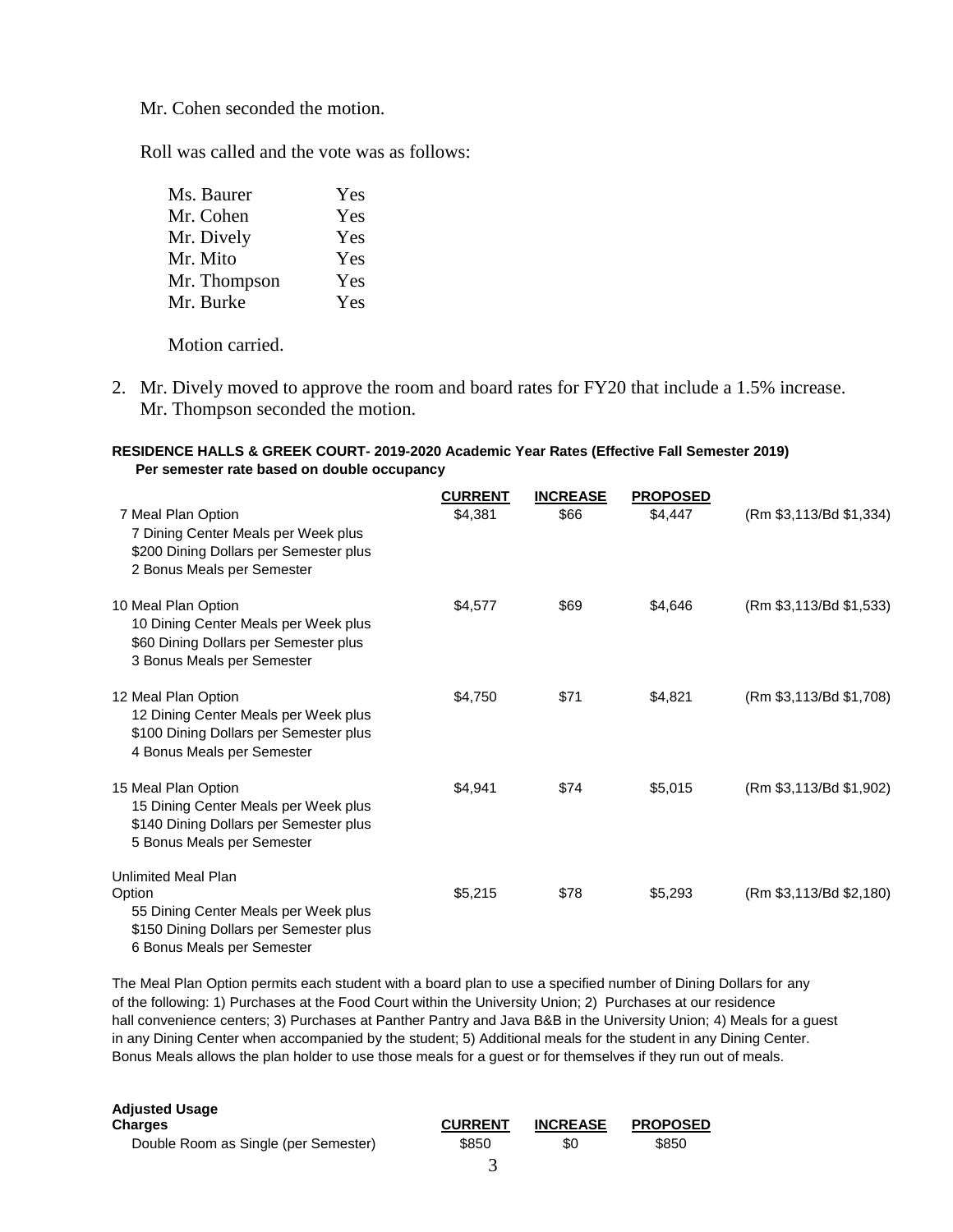| Triple Room as Double (per Semester) | \$450 | \$0 | \$450 |
|--------------------------------------|-------|-----|-------|
|                                      |       |     |       |

| Summer Room and Board (1.5% increase) | <b>CURRENT</b> | <b>INCREASE</b> | <b>PROPOSED</b> |
|---------------------------------------|----------------|-----------------|-----------------|
| 2020 Summer - 4 week - Single Room    | \$1.017        | \$15            | \$1,032         |
| 2020 Summer - 4 week - Double Room    | \$813          | \$12            | \$825           |
| 2020 Summer - 6 week - Single Room    | \$1,525        | \$23            | \$1,548         |
| 2020 Summer - 6 week - Double Room    | \$1.219        | \$18            | \$1,237         |
| 2020 Summer - 8 week - Single Room    | \$2,034        | \$31            | \$2,065         |
| 2020 Summer - 8 week - Double Room    | \$1,623        | \$24            | \$1.647         |

NOTE: 12 Meal Plan Option is the only option offered during Summer Sessions **UNIVERSITY APARTMENTS (Monthly rates will be effective August 1, 2019)**

| <b>10 MONTHS:</b>           | <b>CURRENT</b> | <b>INCREASE</b> | <b>PROPOSED</b> |
|-----------------------------|----------------|-----------------|-----------------|
| <b>Efficiency Apartment</b> | \$4,880        | \$0             | \$4,880         |
| 1 Bedroom Apartment         | \$5,130        | \$0             | \$5,130         |
| <b>PER MONTH:</b>           |                |                 |                 |
| <b>Efficiency Apartment</b> | \$488          | \$0             | \$488           |
| 1 Bedroom Apartment         | \$513          | \$0             | \$513           |

#### **UNIVERSITY COURT - 2019-2020 Academic Year Rates (Effective August 1, 2019) Per resident, per semester, based on double occupancy**

|                                          | <b>CURRENT</b> | <b>INCREASE</b> | <b>PROPOSED</b> |
|------------------------------------------|----------------|-----------------|-----------------|
| 2 Bedroom, 1 Bath, No Balcony            | \$2,598        | \$0             | \$2,598         |
| 2 Bedroom, 1 Bath, Balcony               | \$2,756        | \$0             | \$2,756         |
| 2 Bedroom, 1 1/2 Bath, No Balcony        | \$2,795        | \$0             | \$2,795         |
| 2 Bedroom, 1 1/2 Bath, Balcony           | \$2,895        | \$0             | \$2,895         |
| 1 Bedroom, 1 Bath, No Balcony            | \$3,002        | \$0             | \$3,002         |
| Studio                                   | \$2,460        | \$0             | \$2,460         |
| 3 Bedroom, 1 Bath                        | \$3,290        | \$0             | \$3,290         |
|                                          |                |                 |                 |
| <b>Fall 2019 Semester Only Contracts</b> |                |                 |                 |
| 2 Bedroom, 1 Bath, No Balcony            | \$2,858        | \$0             | \$2,858         |
| 2 Bedroom, 1 Bath, Balcony               | \$3,032        | \$0             | \$3,032         |
| 2 Bedroom, 1 1/2 Bath, No Balcony        | \$3,074        | \$0             | \$3,074         |
| 2 Bedroom, 1 1/2 Bath, Balcony           | \$3,184        | \$0             | \$3,184         |
| 1 Bedroom, 1 Bath, No Balcony            | \$3,302        | \$0             | \$3,302         |
| Studio                                   | \$2,706        | \$0             | \$2,706         |
| 3 Bedroom, 1 Bath                        | \$3,618        | \$0             | \$3,618         |
|                                          |                |                 |                 |
| Summer 2020 (Effective May 2020)         |                |                 |                 |
| <b>Monthly Rate</b>                      |                |                 |                 |
| 2 Bedroom, 1 Bath, No Balcony            | \$490          | \$0             | \$490           |
| 2 Bedroom, 1 Bath, Balcony               | \$523          | \$0             | \$523           |
| 2 Bedroom, 1 1/2 Bath, No Balcony        | \$518          | \$0             | \$518           |
| 2 Bedroom, 1 1/2 Bath, Balcony           | \$538          | \$0             | \$538           |
| 1 Bedroom, 1 Bath, No Balcony            | \$490          | \$0             | \$490           |
| Studio                                   | \$491          | \$0             | \$491           |
| 3 Bedroom, 1 Bath                        | \$550          | \$0             | \$550           |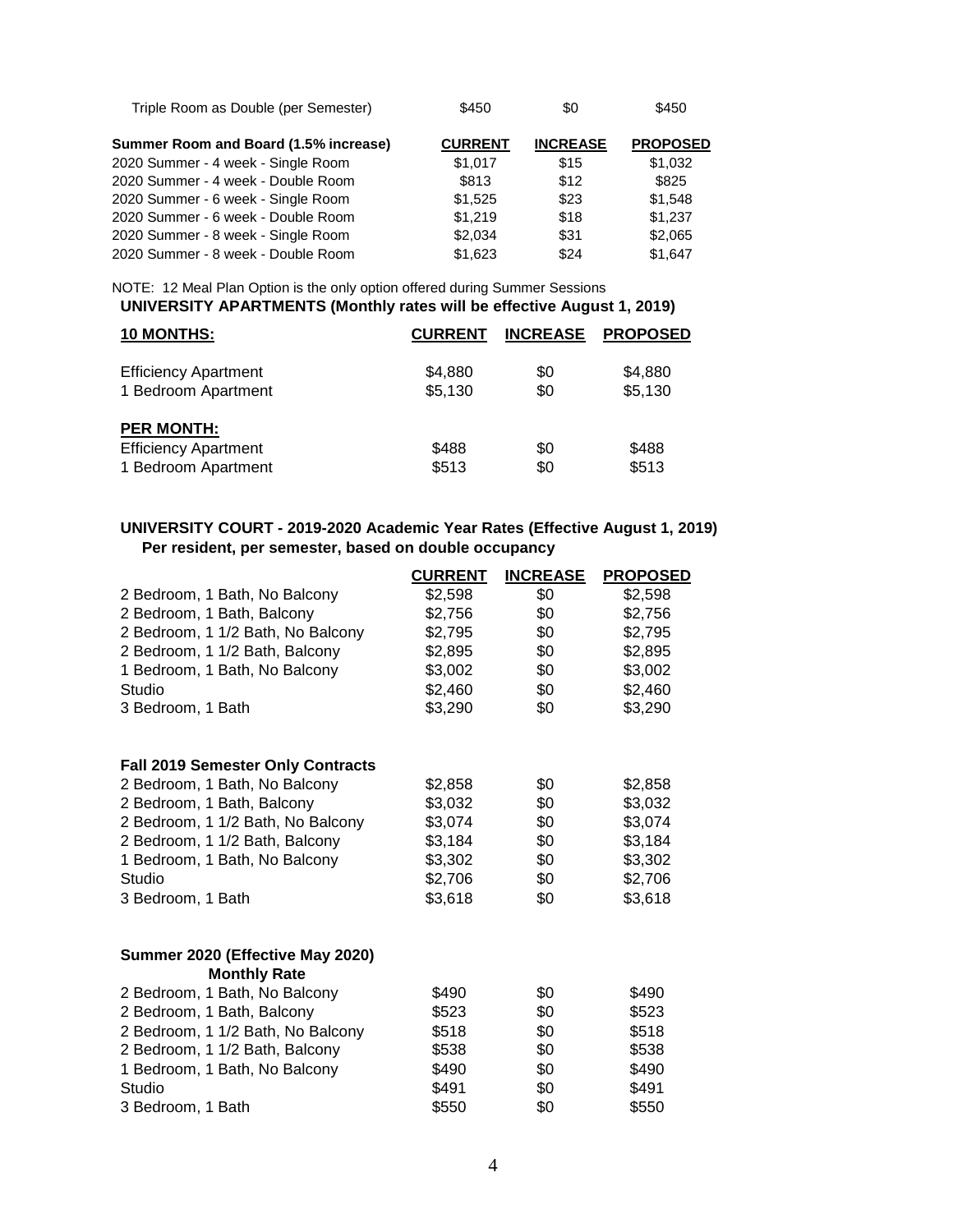| <b>Adjusted Usage Charges</b>   | <b>CURRENT</b> |     | <b>INCREASE PROPOSED</b> |
|---------------------------------|----------------|-----|--------------------------|
| Two Bedroom Apartment as Single | \$850          | \$0 | \$850                    |

Roll was called and the vote was as follows:

| Ms. Baurer   | Yes |
|--------------|-----|
| Mr. Cohen    | Yes |
| Mr. Dively   | Yes |
| Mr. Mito     | Yes |
| Mr. Thompson | Yes |
| Mr. Burke    | Yes |
|              |     |

Motion carried.

3. Ms. Baurer moved to approve the Grant-in-Aid fee increase. In 1982, the Board of Governors approved the indexing of the Grant-in-Aid fee equal to the increase in the approved room and board rates. For FY20, a rate of 1.5% is applied to the Grant-in-Aid fee. Mr. Thompson seconded the motion.

Roll was called and the vote was as follows:

| Yes |
|-----|
| Yes |
| Yes |
| Yes |
| Yes |
| Yes |
|     |

Motion carried.

4. Mr. Thompson moved to approve the WEIU Tower Modification project at a cost of \$378,829.00 with \$34,439.00 contingency. The recommended vendor is Electronics Research Inc. This purchase is for WEIU television tower modifications to comply with the requirements of the ANSI/TIA-222-G, Structural Standard for Antenna Supporting Structures and Antennas and the repackaging directives of the Federal Communications Commission (FCC). The procurement had a 20% BEP goal. Electronics Research Inc. committed approximately 1% of the work to a BEP vendor. The fund source is Grant Funds. Ms. Baurer seconded the motion.

Roll was called and the vote was as follows:

| Yes |
|-----|
| Yes |
| Yes |
| Yes |
| Yes |
| Yes |
|     |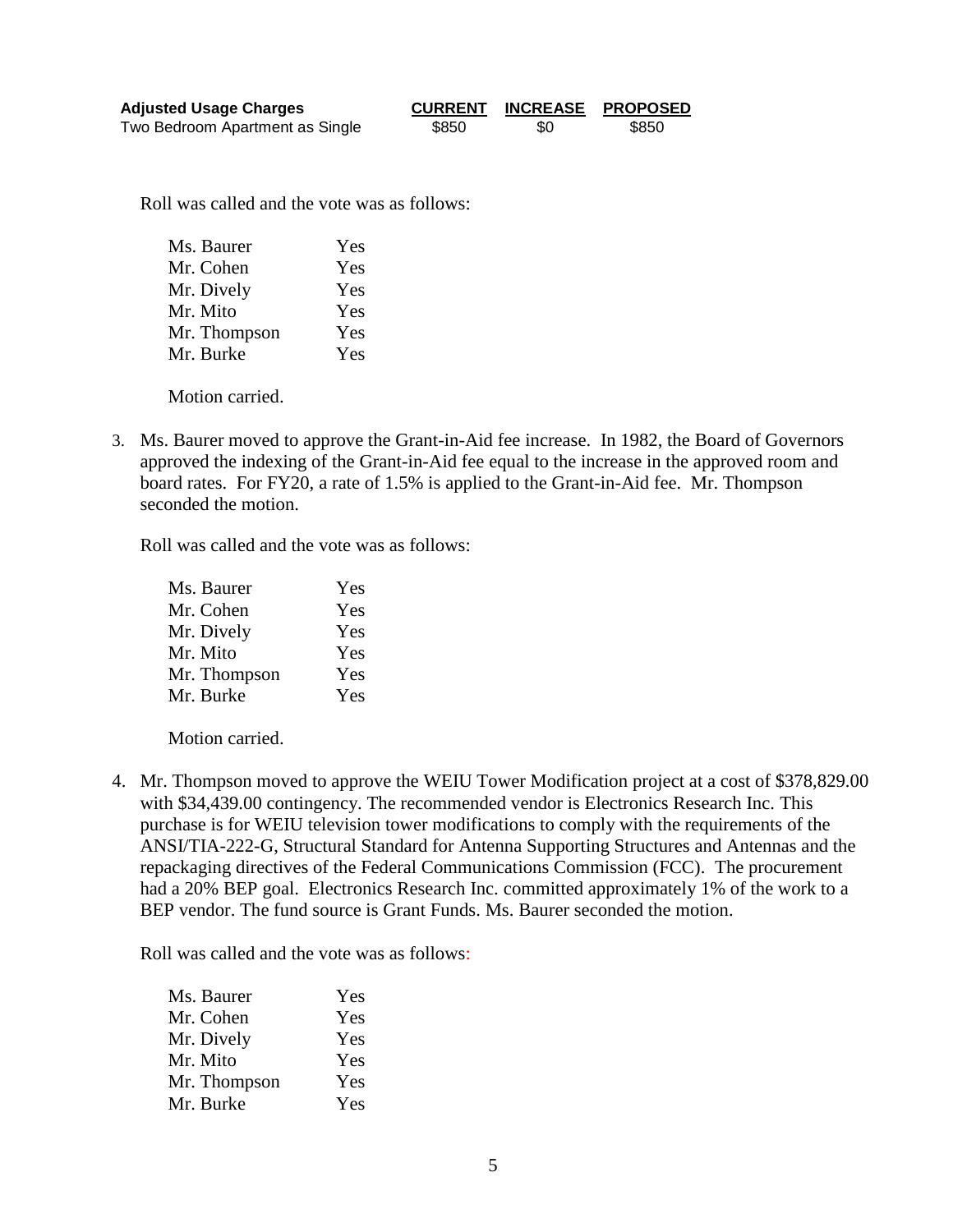Motion carried.

5. Mr. Dively moved to approve the Computer Equipment project at a cost of \$820,081.92 with \$39,051.52 contingency. The recommended vendor is CDW-G. This purchase will upgrade the following computer equipment: 54 academic classroom computers and projectors, 312 lab computers, 200 faculty/staff office computers, and wireless and switch infrastructure for Andrews and Lawson Residential Halls. There were no BEP goals set for this purchase. The fund source is Local and Revenue Bond Funds. Mr. Thompson seconded the motion.

Roll was called and the vote was as follows:

| Yes |
|-----|
| Yes |
| Yes |
| Yes |
| Yes |
| Yes |
|     |

Motion carried.

6. Mr. Thompson moved to approve the New Program Requests: FCS-Hospitality Management Option to become the Bachelor of Science in Hospitality and Tourism; FCS-Family Services Option to become the Bachelor of Science in Human Services Program Administration; and FCS-Dietetics Option to become the Bachelor of Science in Dietetics and Nutrition. As a result of realignment across the Division of Academic Affairs, including the dissolution of the former School of Family & Consumer Sciences, the proposed new programs and their academic homes will reflect the current structures. Mr. Cohen seconded the motion.

Roll was called and the vote was as follows:

| Ms. Baurer   | Yes |
|--------------|-----|
| Mr. Cohen    | Yes |
| Mr. Dively   | Yes |
| Mr. Mito     | Yes |
| Mr. Thompson | Yes |
| Mr. Burke    | Yes |
|              |     |

Motion carried.

7. Mr. Thompson moved to authorize President Glassman to offer a five-year contract to Mr. Adam Cushing, Head Football Coach, for the period of January 2, 2019 through December 31, 2023. Mr. Cohen seconded the motion.

Roll was called and the vote was as follows:

| Ms. Baurer | Yes |
|------------|-----|
| Mr. Cohen  | Yes |
| Mr. Dively | Yes |
| Mr. Mito   | Yes |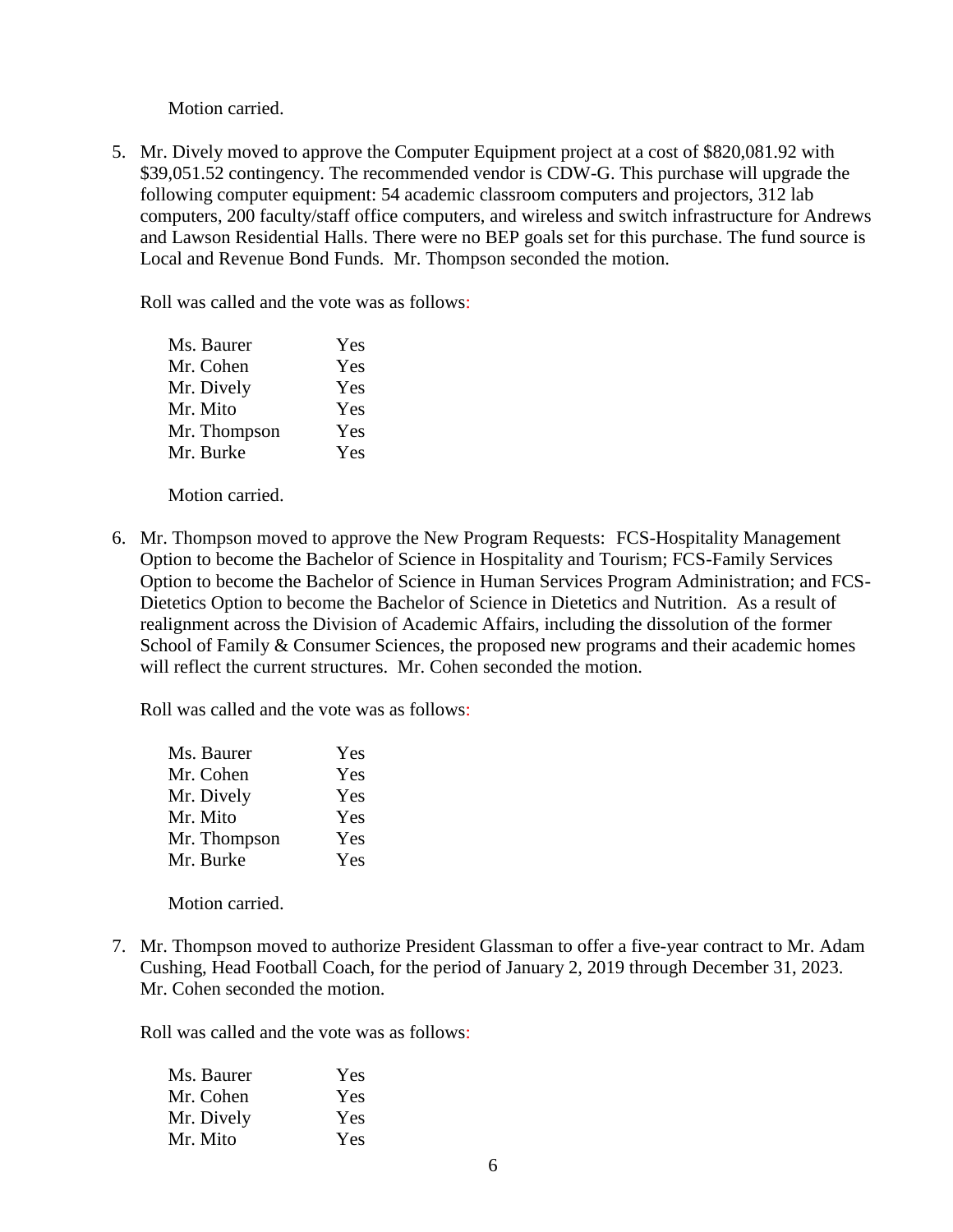Mr. Thompson Yes Mr. Burke Yes

Motion carried.

#### **Information Items**

#### **President's Report**

President Glassman introduced Ms. Bobbi Kingery, Director of Career services. She explained that Career Services serves students, alumni, faculty, staff, employers, and the community. The Career Services office focuses on three main components. One component is Pre-Admission Services, which involves presentations at open houses, admitted student days and local schools; it also involves individual counseling and advising sessions for individuals upon request. Career Exploration is another component which involves career assessments, networking, professional development, special events, and partnerships. The final component is Alumni Services, which involves assistance with career changes, job searching, and graduate or professional school searching.

# **Reports from Constituencies**

#### Faculty Senate

Dr. Todd Bruns, Chair of Faculty Senate, gave a report regarding the status and progress of several activities and agenda items for the spring semester. The senate is working on revising the Faculty Senate Constitution and bylaws, solidifying the Presidential Lecture Series, developing the Institutional Think Tank, and meeting with Interim VPs, deans, and others. In addition, this report detailed a January 22 meeting with Josh Awalt, several faculty Senate department visits, and opinions among faculty regarding the budget crisis cuts and a potential push for big investments.

#### Staff Senate – No report

#### Student Government

Student Body President Rebecca Cash gave a presentation regarding the Student Senate. This presentation included photos of important events, and a comprehensive schedule for the Spring '19 elections. The Student Government online election is from April 1st – 2nd. The official election results will be released on April 10th, and the official inauguration will take place on April 24th.

#### **Summary of Purchases \$100,000 - \$249,999**

| <u>Vendor</u>                      | <b>Type of Purchase</b> | <b>Bids</b> | Amount       |
|------------------------------------|-------------------------|-------------|--------------|
| GatesAir, Inc.<br>Cincinnati, Ohio | TV Transmitter for WEIU |             | \$239,692.37 |